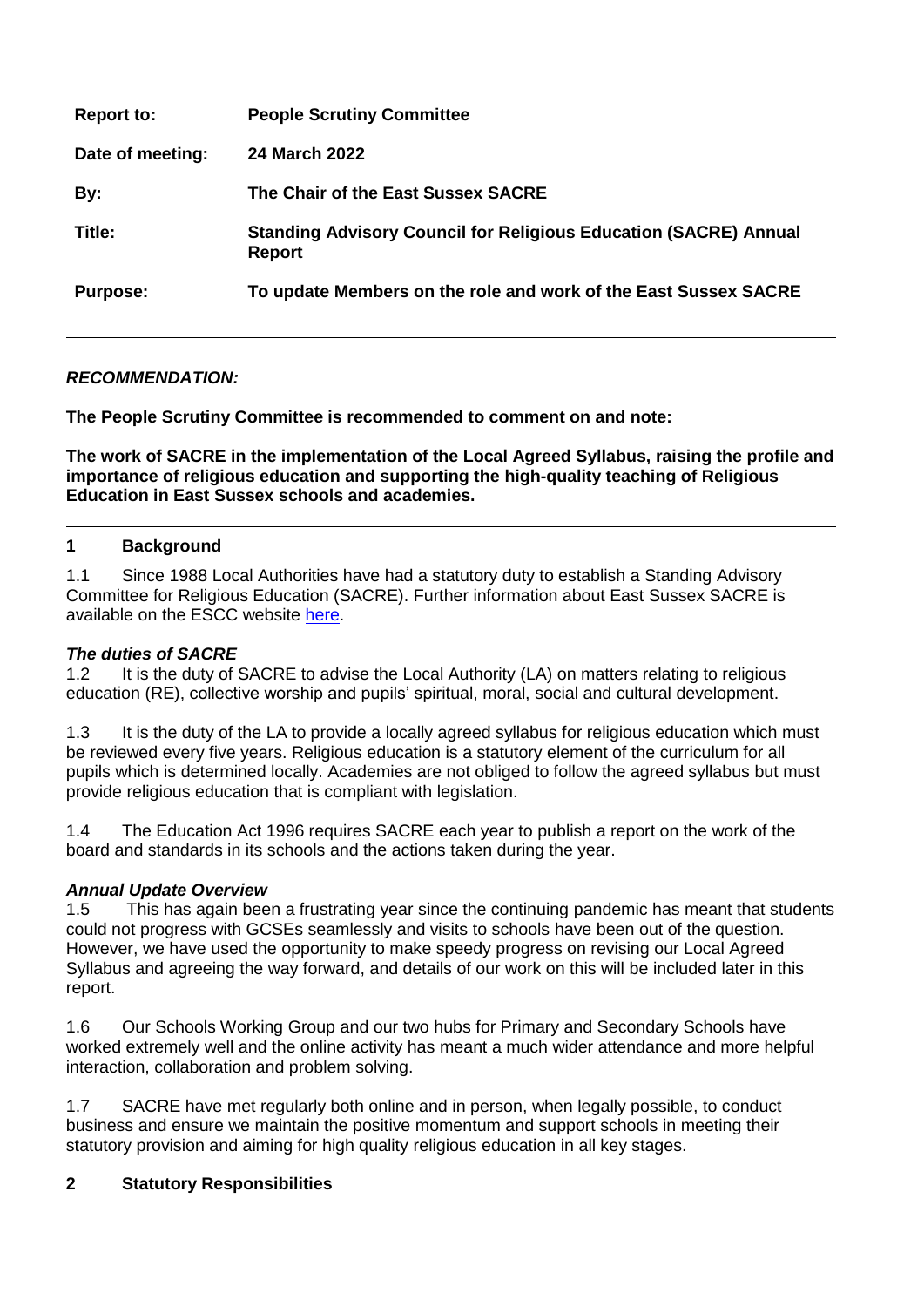2.1 The key activity in relation to SACRE's statutory responsibilities for this year has been to establish an Agreed Syllabus Conference in order to undertake a review of the current syllabus and plan for the new syllabus. The Agreed Syllabus Conference has met twice under the chairmanship of the Executive Head Teacher of Rye College and Rye Community Primary School.

2.2 Initially feedback on the existing syllabus was sought which demonstrated that it was no longer fit for purpose and a completely new syllabus would be required. Extensive consultation and consideration was given to the needs and ambitions of all stakeholders. We have consulted parents, teachers, pupils and major faith groups about both the existing syllabus and what might be needed in any new syllabus. Schools, in particular wanted a syllabus that was relevant to life in East Sussex and the world in the 21<sup>st</sup> century, that reflected the diversity of beliefs and faiths and what it means to live a life of faith in today's society.

2.3 The Agreed Syllabus Conference explored options for developing a syllabus from within our own resources or working in partnership with other local authorities and SACREs or with a wider organisation. Following presentations from potential partners the Agreed Syllabus Conference has been working with a national organisation, RE Today, who support SACREs and promote high quality RE in this country and internationally.

2.4 A new syllabus, 'Faith and Belief in the  $21<sup>st</sup>$  Century – The Agreed Syllabus for RE for East Sussex,' was formally adopted by the Agreed Syllabus Conference on January 5<sup>th</sup> 2022. The new syllabus includes learning related to the major world religions but also allows for the exploration of wider world views and thematic, moral and ethical questions. A working group of secondary teachers working with the support of a specialist adviser from RE Today have also developed a core curriculum for key stage 4 which can work alongside more formal qualifications. The new syllabus is linked to the Ofsted framework and has a clarity of teaching, planning and assessment guidance. It is supported by detailed schemes of work for those schools that wish to purchase them.

2.5 The syllabus is under license for five years for all schools and academies in East Sussex and it is hoped that they will all wish to engage with this exciting development. The licensing costs are being paid for from the SACRE budget in full across two financial years, and SACRE is also supporting the training and professional development for the new syllabus. A launch event is planned for 29th March 2022 followed by more detailed training with a view to full implementation from September 2022.

2.6 Monitoring activity, which often includes visits to schools, has been significantly curtailed again this year but we have had excellent engagement from schools in both the primary and secondary network meetings which have taken place online three times a year. This has been the main source of CPD (continuing professional development) and SACRE has been able to respond to training needs identified by schools through these network meetings. On average we have had around 12 secondary schools represented at the secondary networks and, on occasion, in excess of 60 schools represented at the primary meetings; one event had over 100 participants online. Reports are made to SACRE by the network leads which demonstrate the value put on RE as a subject by the majority of the schools and the ambition to ensure that the quality of teaching continues to develop and improve.

2.7 There have been no formal exam results locally or nationally to enable SACRE to evaluate pupil outcomes at key stages 4 or 5.

2.8 Briefings for schools have also included sharing the May 2021 Research Report produced by Ofsted which details what makes for high quality religious education. SACRE has also shared some of the latest research and findings from higher education and the RE Council around world views and how that impacts on RE in schools.

# **3 Collective Worship**

3.1 It is the responsibility of SACRE to monitor the statutory responsibility of schools to hold opportunities for collective worship. It has been incredibly challenging for schools to hold assemblies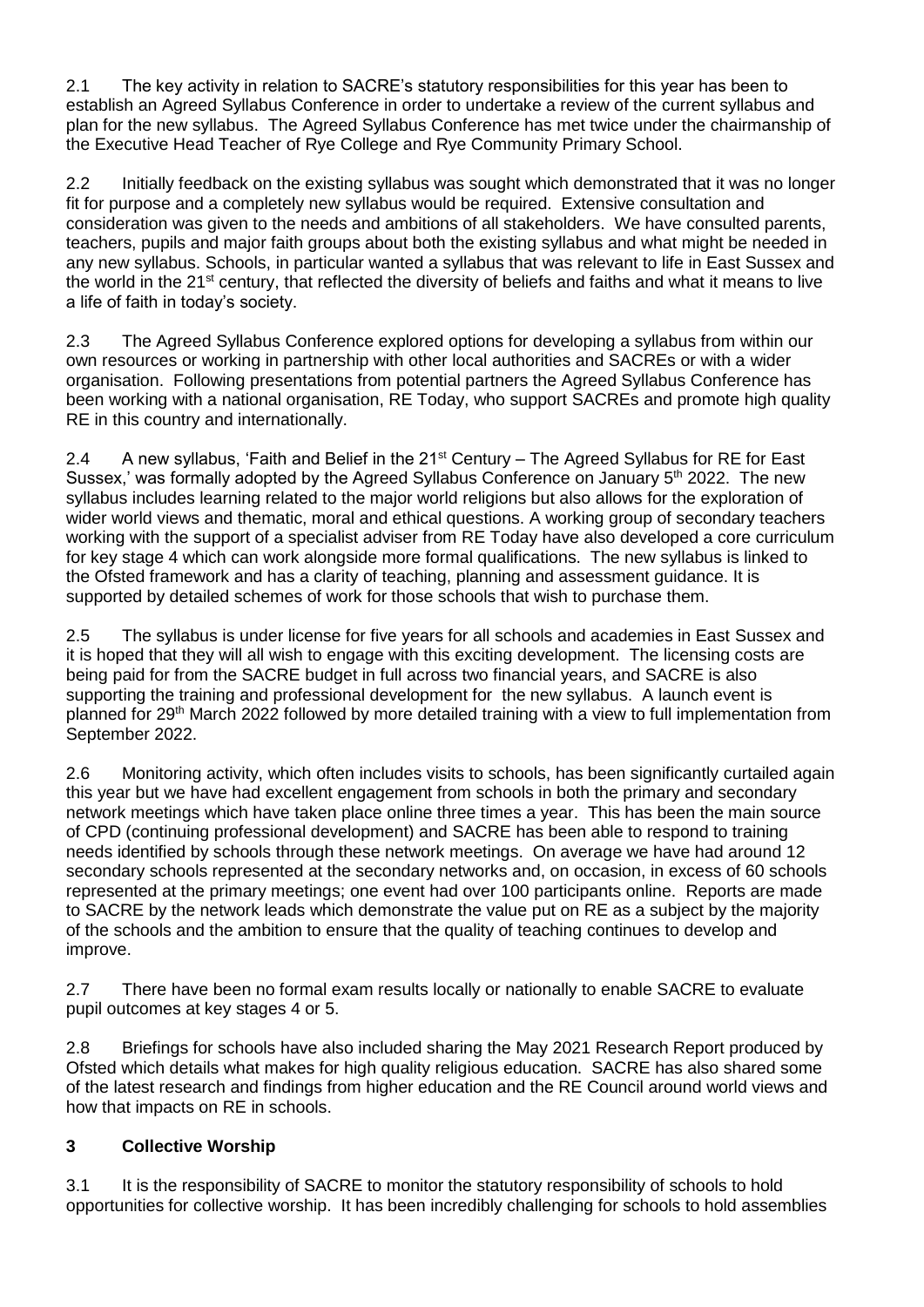during the pandemic but SACRE has had examples of schools holding class assemblies, in bubbles, and online assemblies in order to maintain this important community and social, moral, spiritual and cultural (SMSC) dimension to school life.

3.2 To SACRE's knowledge no parents have made an application to exercise their right of withdrawal from RE lessons or collective worship and no school has made an application for a determination around the requirement that collective worship is mainly Christian in nature.

# **4 Links with National Bodies**

4.1 East Sussex SACRE continues to keep in touch with national events and views. The Chair is a member of the NASACRE (National Association of Standing Advisory Councils for Religious Education) Executive and plays an active part in their deliberations. The Chair has also been co-opted to the Governance Committee of the Religious Education Council.

4.2 SACRE members keep in touch through NASACRE's termly briefings and attendance at the regular national online training sessions as well as receiving reports back from the Chair around national issues.

4.3 Two thirds of SACRE members have taken part in online training for new members and webinars for members on key topics, such as world views, and some have also attended the annual NASACRE Conference, all of which have been held online. The Adviser to SACRE also attends the South-Central meetings of SACREs to learn from practice in the region.

# **5 Other areas of work**

5.1 During 2021/22 SACRE has carried out training for School Governors, covering the role of SACRE, the role of governors in monitoring RE and collective worship. It has also been an opportunity to both consult with governors and update them on key questions about high quality RE and the emerging new Agreed Syllabus. The following numbers attended over the 4 sessions: 23 Sept  $-$  26; 24 Sept  $-$  29; 22 Feb  $-$  13; 25 Feb  $-$  24. The feedback evaluated them as 100% good and better.

## **6 SACRE Membership and arrangements**

6.1 Representatives of the Church of England Diocese of Chichester regularly attend SACRE meetings, as do those of the Roman Catholic Diocese of Arundel. We have a reasonably wide representation across faiths and those of no faith. As well as the Christian denominations represented, we have Unitarian, Bahai, Jewish and Muslim members, although we would like to strengthen this voice. We have sought Buddhist support but have not been able to sustain this. We have a Humanist observer.

6.2 Meetings in 2021 were all held via MS Teams with an attendance rate as follows: 16 March 2021 Attendance 84% 22 June 2021 Attendance 89%

All meetings were quorate.

23 November 2021 Attendance 79%

6.3 Agenda items for all meetings included feedback on Network meetings of both Primary and Secondary schools. Each meeting had a Budget update. The Development Plan was updated at the November meeting and will be further updated in March this year. Regular feedback was given at each meeting regarding the progress of the review of the RE Syllabus. All meetings now have a standing item on Equality, Diversity and Inclusion.